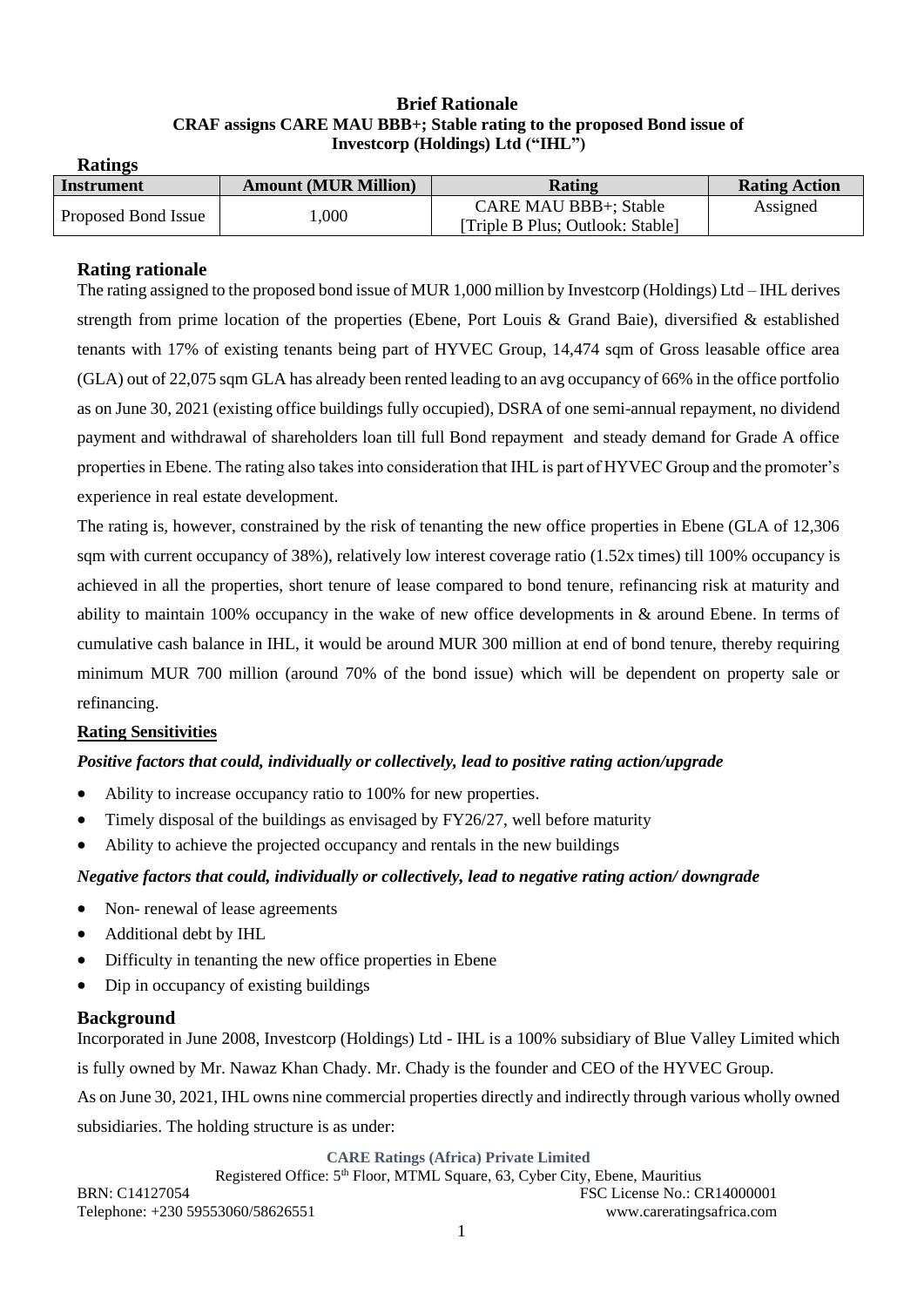

IHL's Board has decided to amalgamate all the wholly owned subsidiaries into IHL. The management has submitted a Board Resolution (dtd. July 8, 2021) which states that there will be an amalgamation of the various subsidiaries into IHL, and all the properties will be directly owned by IHL.

### **Rental Yielding Properties (office space and premium luxury apartments)**

As on August 4, 2021, IHL has a portfolio of nine properties (mix of new & mature properties) with gross leasable area (GLA) of 23,945 sqm into operations with 68% occupancy and a rental of MUR 67 million for FY21. These rentals are underpinned by MUR denominated rentals from office space and premium luxury apartments for vacation residence. The Weighted Average Lease Expiry (WALE) as on June 30, 2021, was 5.3 years.

The eight properties, rented for office space (GLA - 22,075 sqm with occupancy of 66% as on August 4, 2021) are located in prime office area of Ebene and Port Louis. While the four mature office properties (GLA – 9,769 sqm) are 100% occupied by reputed tenants for more than 4 years, the four new office properties  $(GLA - 12,306)$ sqm) launched in September 2020 are 38% occupied as on August 4, 2021.

**Office Properties** - Hennessy Tower (completed in 2011) is based in Port Louis. The remaining seven office properties are in Ebene namely AXIS house – completed in 2013 (under IHL), SANNE House – completed in 2008 (HBL Development Ltd), HYVEC House – completed in 2016 (Bonn Properties Ltd), Maison Sasha and Eagle House (Ibiza City (Holdings) Ltd), SBM building (Ibiza Investment Ltd) and Quantum building (Ibiza Properties Ltd). Maison Sasha, Eagle House, SBM building and Quantum building (i.e., all the Ibiza properties) were completed in September 2020. In the short span of time, some tenants have already moved in the properties.

**Luxury Apartments** - The premium luxury apartments (Grand Bay suites - completed in 2009 with GLA of 1,870 sqm), of 25 suites with swimming pool & spa, is rented to one of the group companies of Mr. Chady for a period of 15 years. The rentals are irrespective of the occupancy of the apartments and full rentals have been received during last 18 months.

**Management:** The strategic affairs of the company are looked after by the Executive Management Team which comprises of the CEO, Mr. Raju Jaddoo and the Deputy CEO, Mrs. Christine John Chuan. They are assisted by a team of qualified and experienced professionals. Mr. Raju Jaddoo is a professional accountant with over 30

**CARE Ratings (Africa) Private Limited**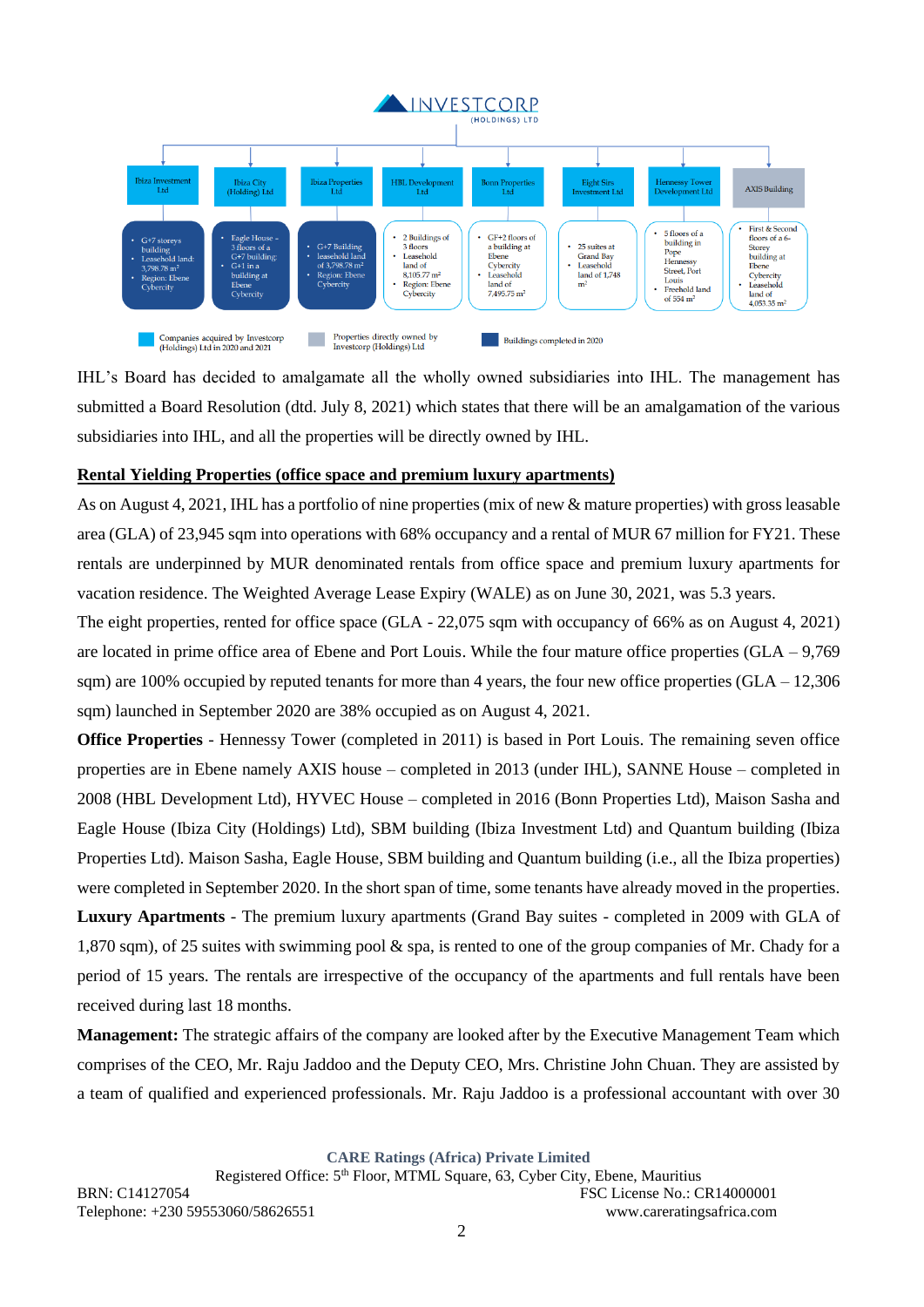years of experience having worked for DCDM, MCCI and BOI. Mrs. Christine John Chuan has more than 40 years of experience with SBM and ABSA bank at various management positions.

**Standalone:** In FY20 (January - December 31), total income of IHL is MUR 12 million with a PAT of MUR 28 million (including gain on disposal of property).

**Consolidated:** The total income of IHL and the various subsidiaries for FY20 are MUR 48 million (excluding disposal of property). The average occupancy for FY20 is 68% for the nine properties and LTV is currently at 52% despite the portfolio including 3 newly constructed properties.

Interest of the proposed Bond can be serviced from the rentals received from the properties with an interest coverage ratio of 1.52-3.72x. The surplus cashflow (difference between rental received and operational cost & interest expenses) can be utilized for part repayment of the principal amount subject to no dividend payment being made. In case of dividend payment, more than 80% of the Bond needs to be paid out of disposal of property or refinancing.

**Bond Issue:** As on December 31, 2020, term loans and overdraft from banks in IHL and various subsidiaries amounted to MUR 534 million and loan from promoters was MUR 797 million.

In between January – June 30, 2021, the company availed a term loan from MauBank and repaid the entire bank debt outstanding in Ibiza City, Eight Sirs, IHL and Bonn Properties. Accordingly, as on June 30, 2021, the term loan from banks was MUR 687 million and loan from shareholders was MUR 665 million. The said shareholder loan is subordinated to the Bond and is payable within a period of 10 years but not earlier than the repayment of the totality of the Notes to all Noteholders. In August 2021, IHL proposes to raise a bond of MUR 1,000 million over a period of 7 years. The proceeds will be used for repayment of bank debt (MUR 687 million), amount due to related parties (MUR 307 million) and for listing expenses & payment of lease liabilities (MUR 6 million). The Bond has LTV of 52% which is secured by a First Rank Fixed charge on immovable properties held by the company for a value of up to MUR 1.928 billion, valued in November 2020 and June 2021.

#### **Disclaimer**

CARE Ratings (Africa) Private Limited ("CRAF")'s ratings are opinions on the likelihood of timely payment of the obligations under the rated instrument and are not recommendations to sanction, renew, disburse or recall the concerned bank facilities or to buy, sell or hold any security. CRAF's ratings do not convey suitability or price for the investor. CRAF's ratings do not constitute an audit on the rated entity. CRAF has based its ratings/outlooks on information obtained from sources believed by it to be accurate and reliable. CRAF does not, however, guarantee the accuracy, adequacy or completeness of any information and is not responsible for any errors or omissions or for the results obtained from the use of such information. Most entities whose bank facilities/instruments are rated by CRAF have paid a credit rating fee, based on the amount and type of bank facilities/instruments. CRAF may also have other commercial transactions with the entity. In case of partnership/proprietary concerns, the rating /outlook assigned by CRAF is, interalia, based on the capital deployed by the partners/proprietor and the financial strength of the firm at present. The rating/outlook may undergo change in case of withdrawal of capital or the unsecured loans brought in by the partners/proprietor in addition to the financial performance and other relevant factors. CRAF is not responsible for any errors and states that it has no financial liability whatsoever to the users of CRAF's rating. CRAF's ratings do not factor in any rating related trigger clauses as per the terms of the facility/instrument, which may involve acceleration of payments in case of rating downgrades. However, if any such clauses are introduced and if triggered, the ratings may see volatility and sharp downgrades.

**CARE Ratings (Africa) Private Limited**

Registered Office: 5<sup>th</sup> Floor, MTML Square, 63, Cyber City, Ebene, Mauritius BRN: C14127054 FSC License No.: CR14000001 Telephone: +230 59553060/58626551 www.careratingsafrica.com